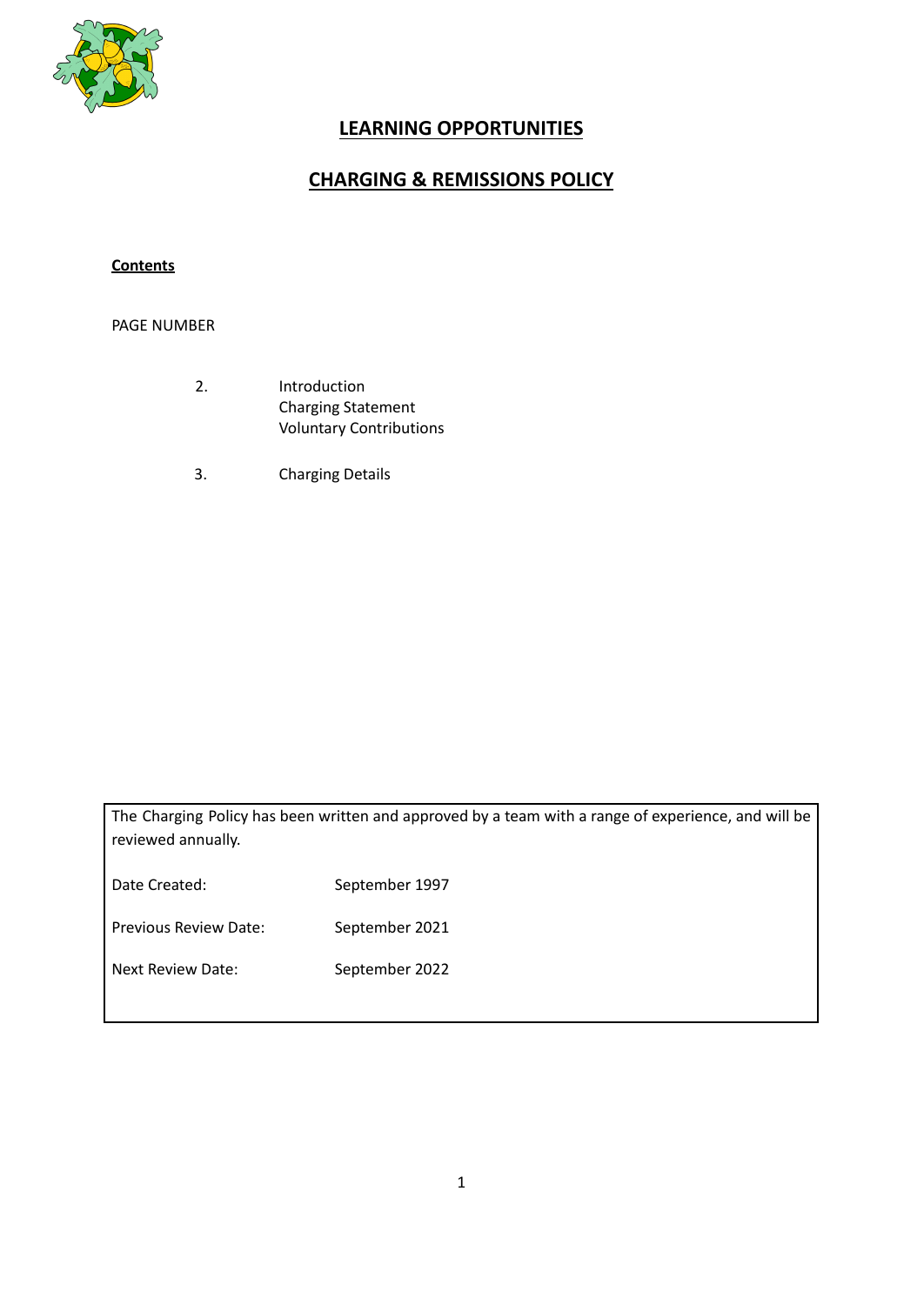#### **INTRODUCTION**

Whilst Learning Opportunities, as an independent school, is not required to publish a charging and remissions policy, we feel it to be good practice.

We are committed to allocating resources appropriately to meet the objectives set out in our learning improvement plan, and to ensure that all resources purchased are sustainable and are in line with the long-term goal of improving the educational outcomes of students.

We want all students to have an equal opportunity to benefit from school activities, both on and off site, within and outside the curriculum. This policy sets out our approach to charging and remissions. It is our intention to ensure transparency in setting charges and to ensure that all students have full and free access to a broad and balanced curriculum, and that they are able to access the full range of educational experiences provided within the school.

Questions and queries or discussions regarding the application of this policy should be addressed to the Proprietor.

#### **CHARGING STATEMENT**

During the school day, all activities that are a necessary part of the curriculum will be provided free of charge as this is included within the education fee paid for the school placement. This includes any materials, equipment and transport to take students between the school and activities. There will be no charge for any activity that is an essential part of the syllabus for an approved examination or accredited course of study.

In recognition of the valuable contribution that the wide range of additional activities, including educational visits and residential experiences, can make towards students' personal and social education, we may invite parents / carers and others to make voluntary contributions as detailed within this policy.

As an inclusive school, Learning Opportunities will ensure that no student is unable to participate in an activity because of his or her family's financial situation. Any parent or carer having trouble in meeting the cost of any activity should contact the Headteacher. Cases will be dealt with on an individual basis.

#### **VOLUNTARY CONTRIBUTIONS**

Voluntary contributions may be sought for activities during the school day which entail additional costs, for example visits to a museum. In these circumstances no student will be prevented from participating because his/her parents/carers cannot or will not contribute.

From time to time we may invite a non-school based organisation to arrange an activity during the school day. Such organisations may charge the school. We may then ask parents/carers to make a voluntary contribution.

All letters and requests for contributions will make it clear that the contribution is voluntary. Where we do ask for voluntary contributions students of parents/carers who choose not to contribute will